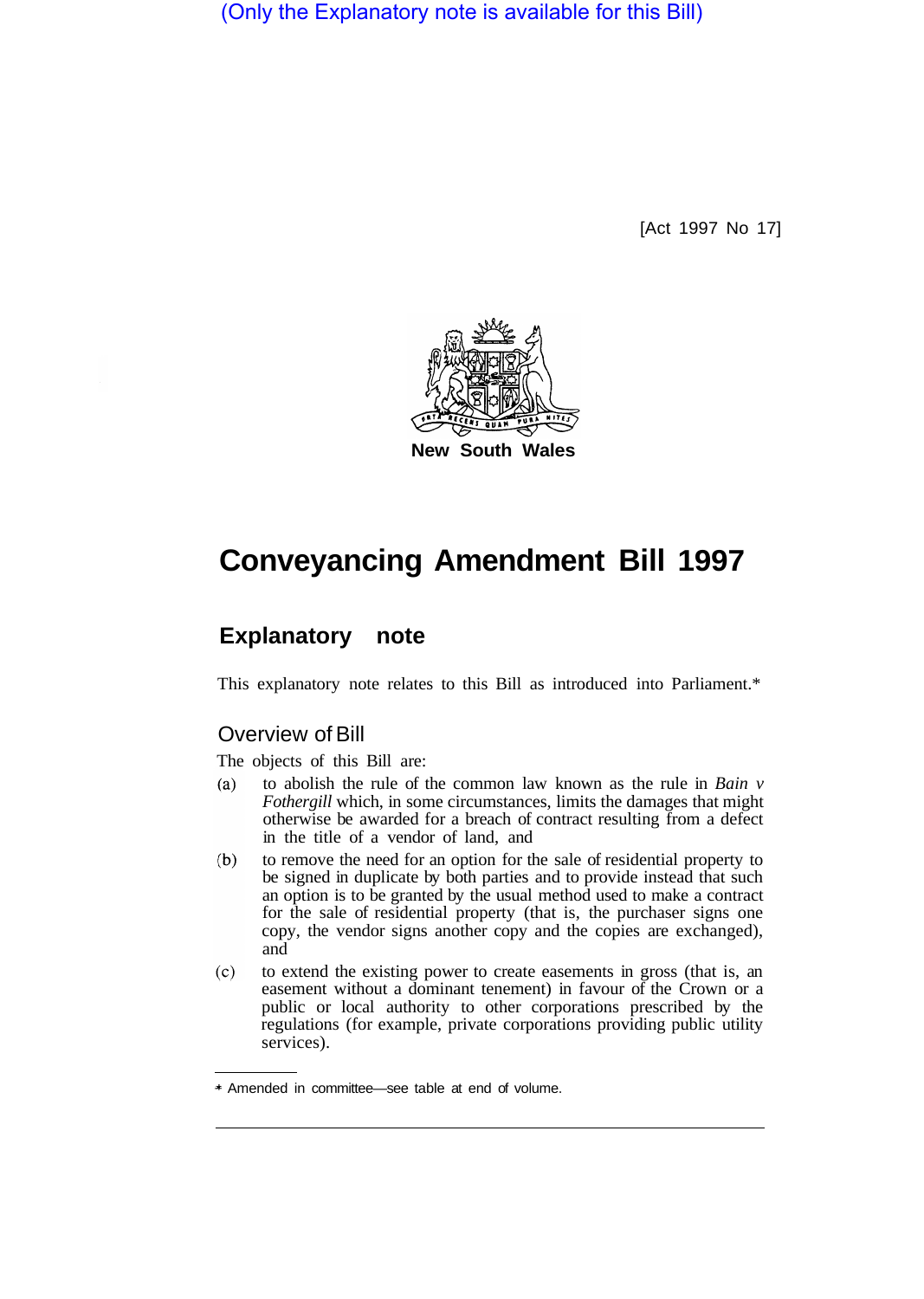Explanatory note

# Outline of provisions

**Clause l** sets out the name (also called the short title) of the proposed Act.

**Clause 2** provides for the commencement of the proposed Act on a day or days to be appointed by proclamation.

**Clause 3** is a formal provision giving effect to the amendments to the *Conveyancing Act 1919* set out in Schedule 1.

**Clause 4** is a formal provision giving effect to the consequential amendments to other Acts set out in Schedule 2.

**Clause 5** is a formal provision giving effect to the consequential amendments to the *Conveyancing (General) Regulation 1992* set out in Schedule 3.

#### **Schedule 1 Amendment of Conveyancing Act 1919**

#### **Schedule 1 [1] Abolition of the rule in** *Bain v Rothergill* **(1874)**

#### **LR 7 HL 158**

At common law, the rule known as the rule in *Bain v Fothergill* is (with some exceptions) to the effect that, in a proposed purchase of land, the intending purchaser is not entitled to *expectation damages* for loss of bargain if the vendor cannot make a good title. At present, the proposed purchaser can recover only *reliance damages* for expenses incurred as a result of the agreement.

Abolition of the rule was recommended by the Law Reform Commission in its report *Damages for Vendor's Inability to Convey Good Title* (LRC 64, 1990). The amendment made by Schedule 1 [l] will give effect to that recommendation. Accordingly, the result of the amendment will be that a proposed purchaser can recover both expectation and reliance damages if the vendor is unable to make a good title.

The amendment, however, does not give effect to the further recommendation of the Commission that the parties to the contract should be able to reinstate the rule by a provision in their contract and thereby deny the prospective purchaser the entitlement to expectation damages.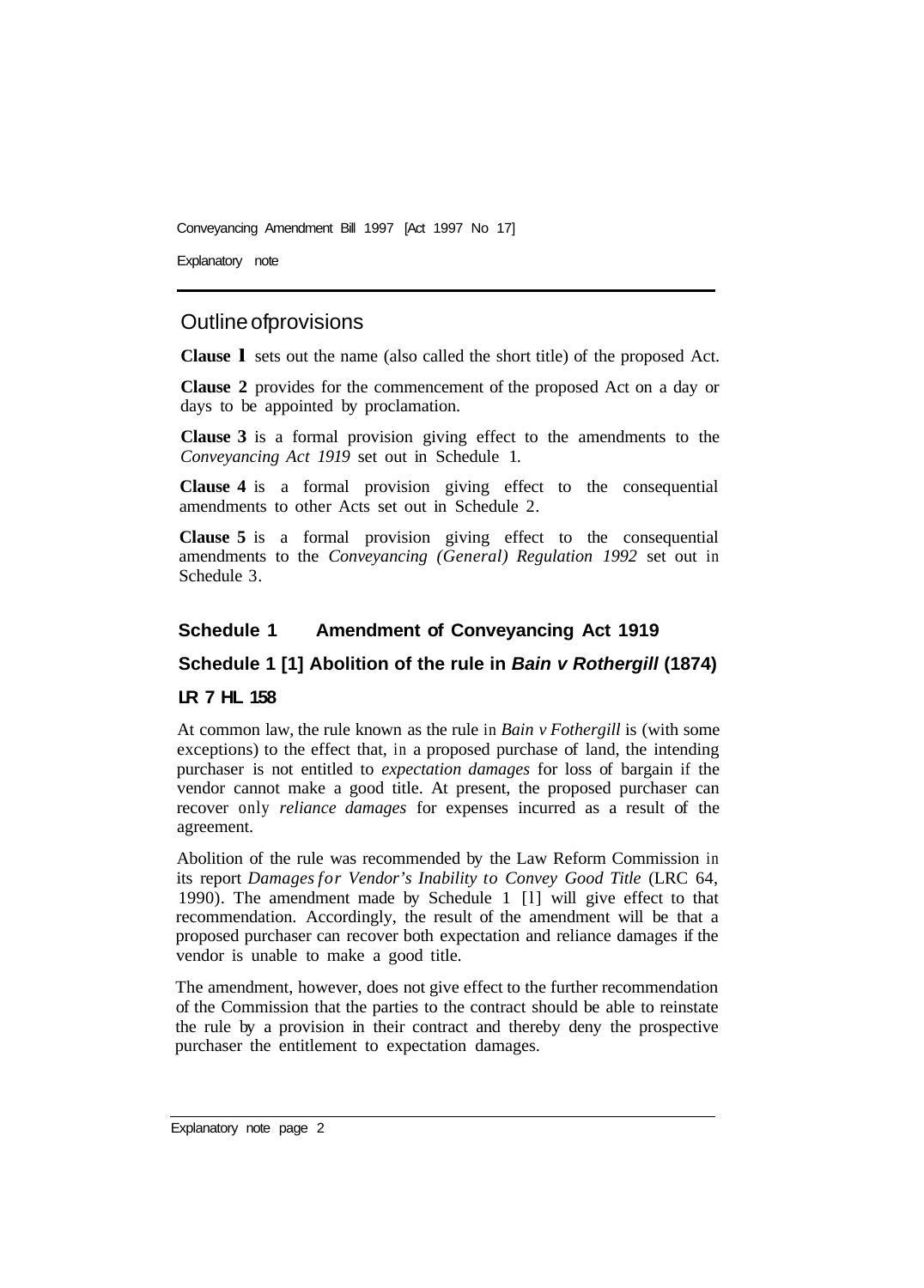Explanatory note

#### **Schedule 1 [2] Alteration of method of granting options for sale of residential property**

At present, section 66ZG (1) (a) of the *Conveyancing Act 1919* requires an option for the sale of residential property to be signed in duplicate by both parties. The existing provision has been criticised for causing inconvenience to the parties and uncertainty as to the precise time at which the option is granted *(See Lindsay v Balgi and Anor (1993) NSW Conv R 55-658).* The existing provision seeks to prevent an option coming into effect under the general law when the option document is signed by the person giving the option (and without any signature of the person who is granted the option). In order to overcome the inconvenience and uncertainty caused by the existing provision, Schedule l [2] amends section 66ZG to alter the method of granting an option by adopting the usual method used for making a contract to sell residential property. The standard conveyancing practice for making a contract for sale is for the vendor to sign one copy of the contract, the purchaser to sign another copy, and for those copies to be exchanged. The conveyancing practice for effecting an exchange includes physical exchange, exchange by post, exchange through the document exchange and exchange by telephone.

#### **Schedule 1 [3]–[11] Granting of easements in gross in favour of prescribed corporations**

An easement is a right annexed to land to utilise other land of different ownership in a particular manner- the land benefited by the easement is the dominant tenement and the land burdened by the easement is the servient tenement. Section 88A of the *Conveyancing Act 1919* provides an exception to the requirement for a dominant tenement by allowing an easement without a dominant tenement to be created in favour of the Crown or a public or local authority constituted by an Act (known as an "easement in gross"). This enables the Crown or such an authority to accept an easement that allows public access to a service (for example, a water main or other utility service) without owning any neighbouring land that is benefited by the easement (that is, there is no dominant tenement). The class of authorities concerned has been extended by amendments to section 88A to cover various State owned corporations, namely, Hunter Water Corporation Limited, Sydney Water Corporation Limited, irrigation corporations, energy services corporations and Rail Access Corporation.

Schedule 1 [5] amends section 88A to extend the section to other corporations prescribed by the regulations (for example, a private corporation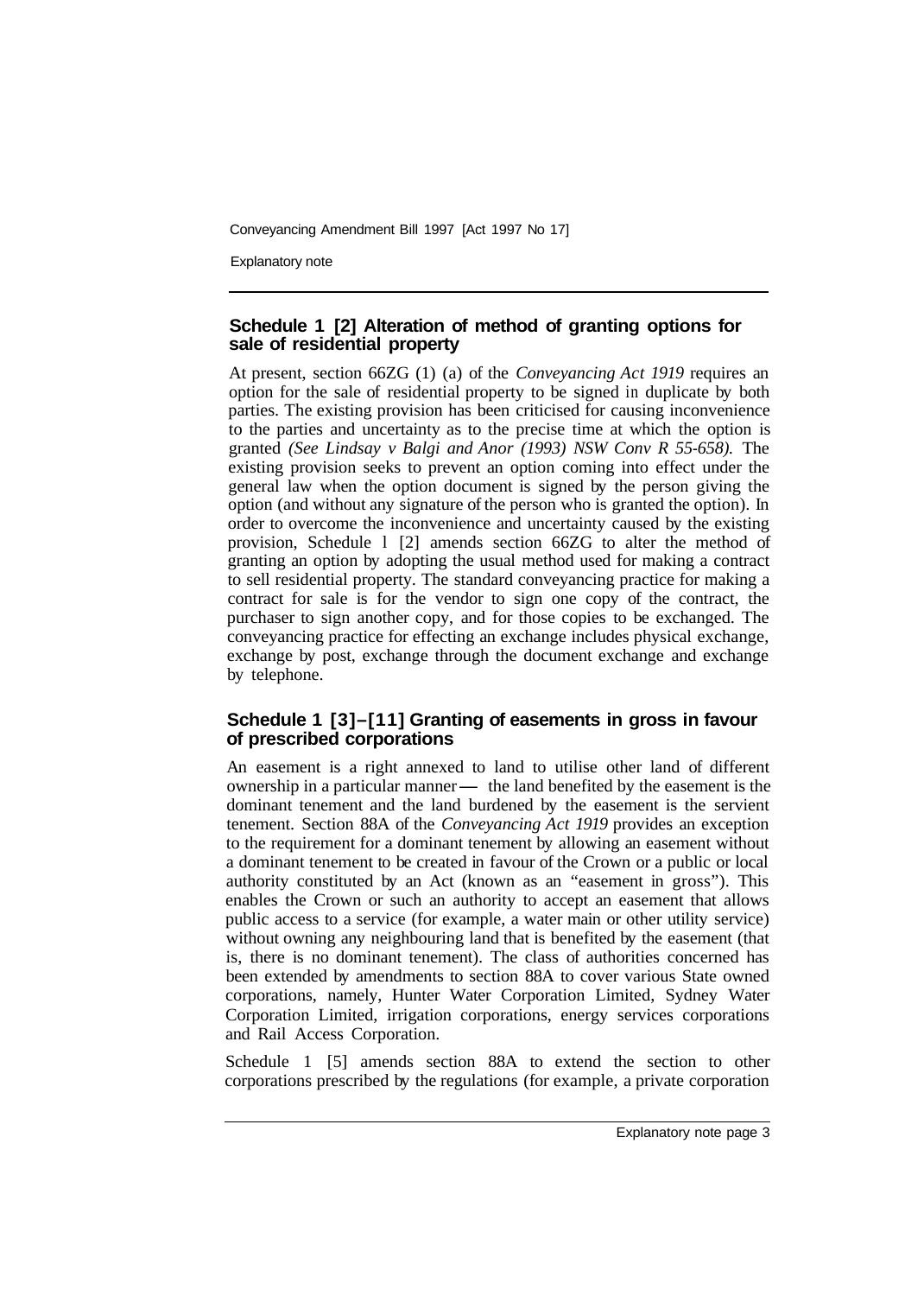Explanatory note

providing gas or other public utility services). A power to prescribe other corporations has already been included in the Act in respect of the power of public and local authorities to impose restrictions on the use of or impose public positive covenants on their own lands (section 88D) and in respect of the power to accept a restriction on the use of or public positive covenant on other land without that restriction being annexed to any particular land (section 88E).

Schedule 1 [3] is consequential on the amendments made by Schedule 1 [5] and [9].

Schedule 1 [4] is consequential on the amendment made by Schedule 1 [5]. It transfers to a separate section a provision in section 88A that is not limited to the Crown or public or local authorities, being a provision relating to other easements, or the benefit of a restriction on the use of land, being made appurtenant or annexed to an easement.

Schedule 1 [6] and [7] are consequential on the amendment made by Schedule 1 [5].

Schedule 1 [8] continues the retrospective operation of section 88A, but enables the extension of the section to prescribed corporations not to have retrospective effect.

Schedule 1 [9] omits provisions in section 88A that deem the State owned corporations to be public authorities for the purposes of obtaining the benefit of that section. The prescription of those corporations is to be continued by the regulations made under the proposed power conferred by Schedule 1 [5]—see Schedule 3.

Schedule 1 10] and [11] are consequential on the amendment made by Schedule 1 [5].

#### **Schedule 2 Consequential amendment of other Acts**

**Schedules 2.1, 2.2, 2.3, 2.4** and **2.6** amend the *Bicentennial Park Trust Act 1987,* the *Centennial Park and Moore Park Trust Act 1983,* the *Crown Lands Act 1989,* the *Darling Harbour Authority Act I984* and the *Royal Botanic Gardens and Domain Trust Act 1980* as a consequence of the amendment made by Schedule 1 [5]. The amendments to those Acts revise definitions of easements in gross as referred to in section 88A of the *Conveyancing Act 1919* so as to extend those definitions to easements in gross in favour of prescribed corporations under section 88A, as amended by Schedule 1 [5].